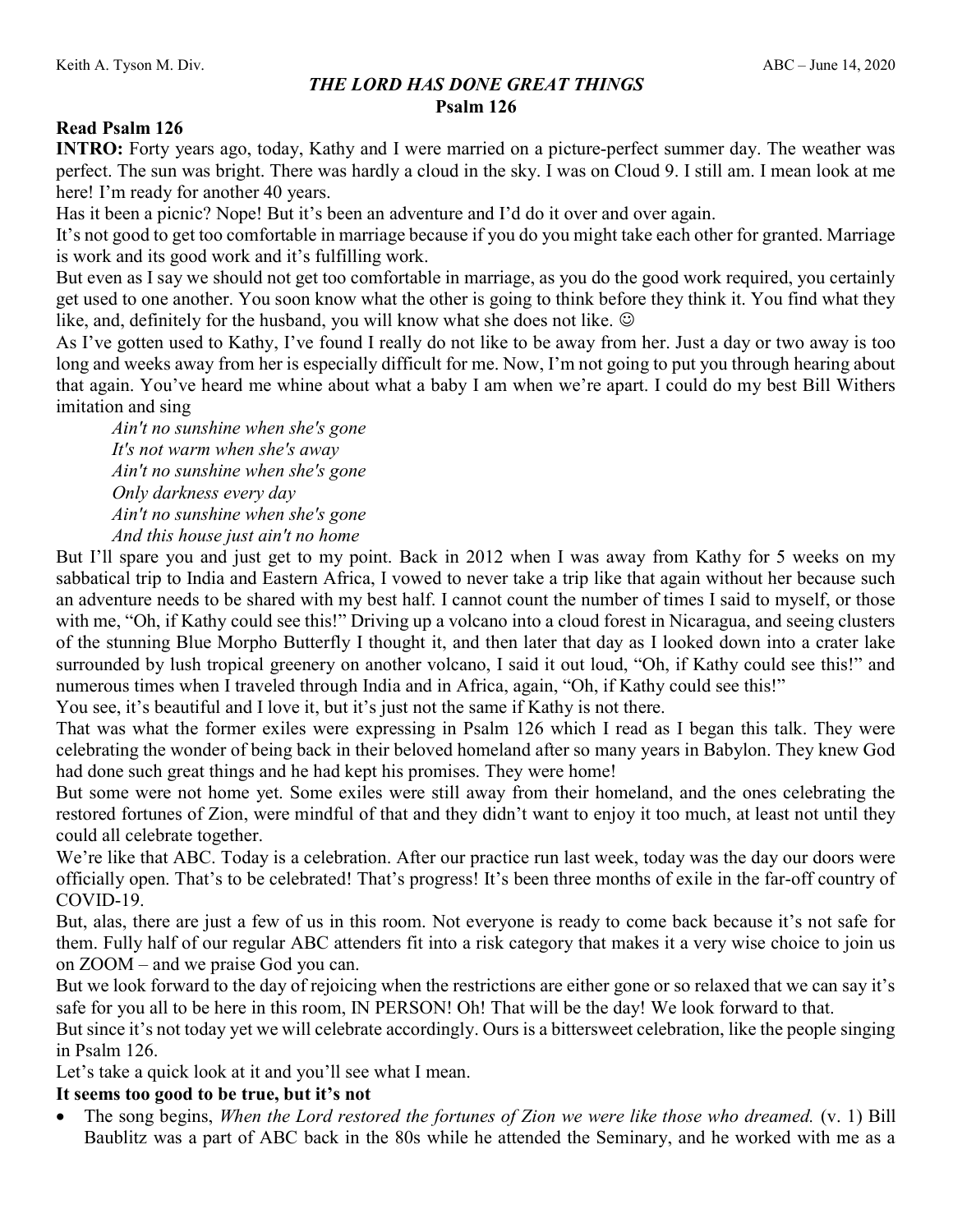painter for a couple of those years. He was always singing as we worked, and one favorite was the oldie that was already moldy by then, the Jimmy Clanton song,

Just a dream, just a dream All our plans and our all schemes, How could I think you'd be mine? The lies I'd tell myself each time.

The Israelites thought they were in a dream. They had to pinch themselves in order to know they weren't dreaming and might wake to their former reality. They were afraid to celebrate. It was almost too good to be true. But it was true!

 So, they celebrated! In Babylon their hearts had been filled with the kind of sorrow that cause the mournful moan we see in in another Psalm,

By the rivers of Babylon we sat and wept when we remembered Zion. There on the poplars we hung our harps, for there our captors asked us for songs, our tormentors demanded songs of joy; they said, "Sing us one of the songs of Zion!" How can we sing the songs of the Lord while in a foreign land? If I forget you, Jerusalem, may my right hand forget its skill. May my tongue cling to the roof of my mouth if I do not remember you, if I do not consider Jerusalem my highest joy. Psalm 137:1-6

- And now they were back. The weeping is gone, replaced with mouths filled with laughter and tongues singing for joy.
- Are you celebrating the end of our exile? Restoration is coming and it shouldn't be a surprise or a dream. It's not too good to be true. Because . . .

## God keeps his promises

- The Lord has done great things. He has. Remember Jeremiah 29 where the prophecy was clear you will be in exile for 70 years and then you will return. God does what he says. Here they are. And the world was watching. And the world was witnessing the God of Israel at work. And the world proclaimed, "The Lord has done great things for them." (v. 2c). And they got it. They owned it. God did it. God keeps his promises. He said he would do great things, and he did great things.
- Thank about it ABC. Think about what God has done for us over the past three months. He's preserved us. He's kept us healthy. He's actually prospered us. And we were able to worship together even though it wasn't in person. God never left us.
- Now what are we going to do with it? Before the quarantine, back when COVID-19 was Corona Virus and it was some foreign illness – we were coasting along. We were taking things for granted – actually getting too comfortable. Then we experienced a BIG change. And we learned from it. At least I hope we did. What are going to do with it? We CANNOT miss this opportunity.
- Satan wants us to. He threw a wrench into the recovery by poking a racial hornet's nest. How the church responds to the events of the day will define how we exploit the opportunity that came out of COVID. We need to take the lead and follow the Word of God. Let's take our cues from the Bible and not from Facebook or Twitter or Fox News or CNN. I mean how can we know what truth is when it comes to us in 280 letters or in snippy Facebook or Instagram post? Here is truth – in the Bible. Let's not mess this up.
- $\bullet$  Finally...

# Regardless of what we do, God will completely restore our fortunes